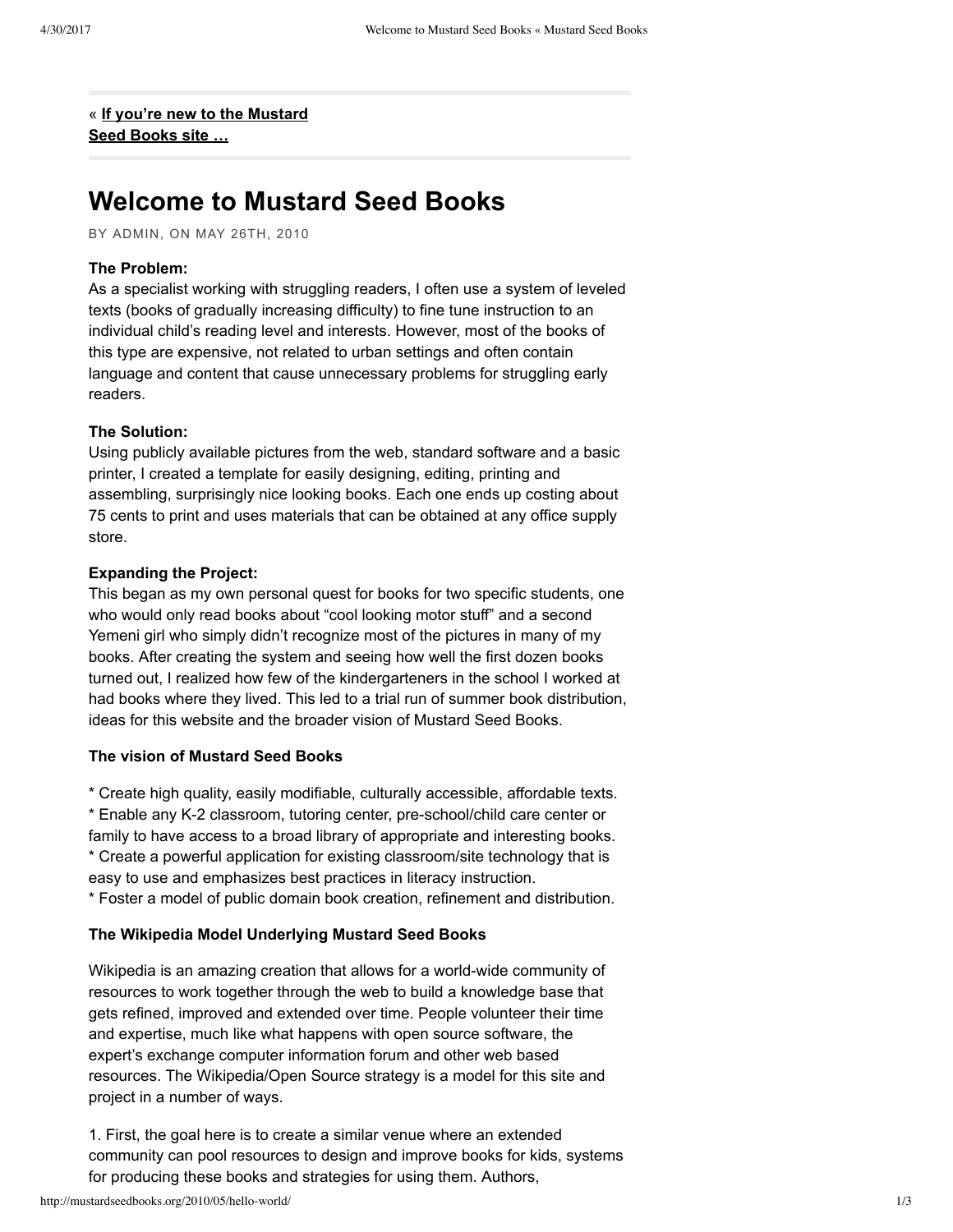photographers, illustrators, editors, educational researchers, teachers, printers, high school english classes — there are abundant resources for creating and fine tuning an impressive library of books to be made available on-line.

2. Second, Wikipedia and open source software are free — the goal is dissemination. This is especially important for this project given the financial state of most public schools, child development centers and the high correlation of families with struggling readers and limited income. Wikipedia and open source aren't about ownership of the final product, they are about creating high quality products and sharing them freely.

3. Last, Wikipedia brain surgerey wouldn't make sense, Wikipedia car repair wouldn't work, but using this model to create and refine a library of books for children is exactly the type of project that fits this model. There is an extensive collection of little books available for starting ideas, web based public domain photos are widely available and the current state of digital photography turns just about anyone into a candidate for photographer.

## **The immediate goals are:**

1. Continue distribution, field testing and refinement of existing books through the internet

\* Make books available for download in a variety of formats (PDF's & Publisher)

\* Offer strategies and models of book production: in-house, copy center and large quantity printing

\* Gather data on book use to refine the educational quality and production quality of books

\* Create an internet forum to discuss theory and data on book design/refinement

2. Develop working partners

\* Teachers/parents/educational programs where books are used for feedback/suggestions

\* Professional educators for design theory and usage strategies

\* Education schools, masters programs, to design/test/refine books as instructional activity

\* Photographers/artists/authors for material for new books

\* Technical help for book production, distribution strategies, web-site design/upkeep

\* Potential link to printing company for professional production at reduced price

3. Expand current collection of books

\* Extend adaptations of existing quality little book titles (i.e. copy good books

\* Generate story series of books to support contextual reading strategies

\* Generate science titles to support science learning and vocabulary development

\* Translation of existing titles into variety of languages

\* Model and foster the strategy of public domain book creation, testing and refinement